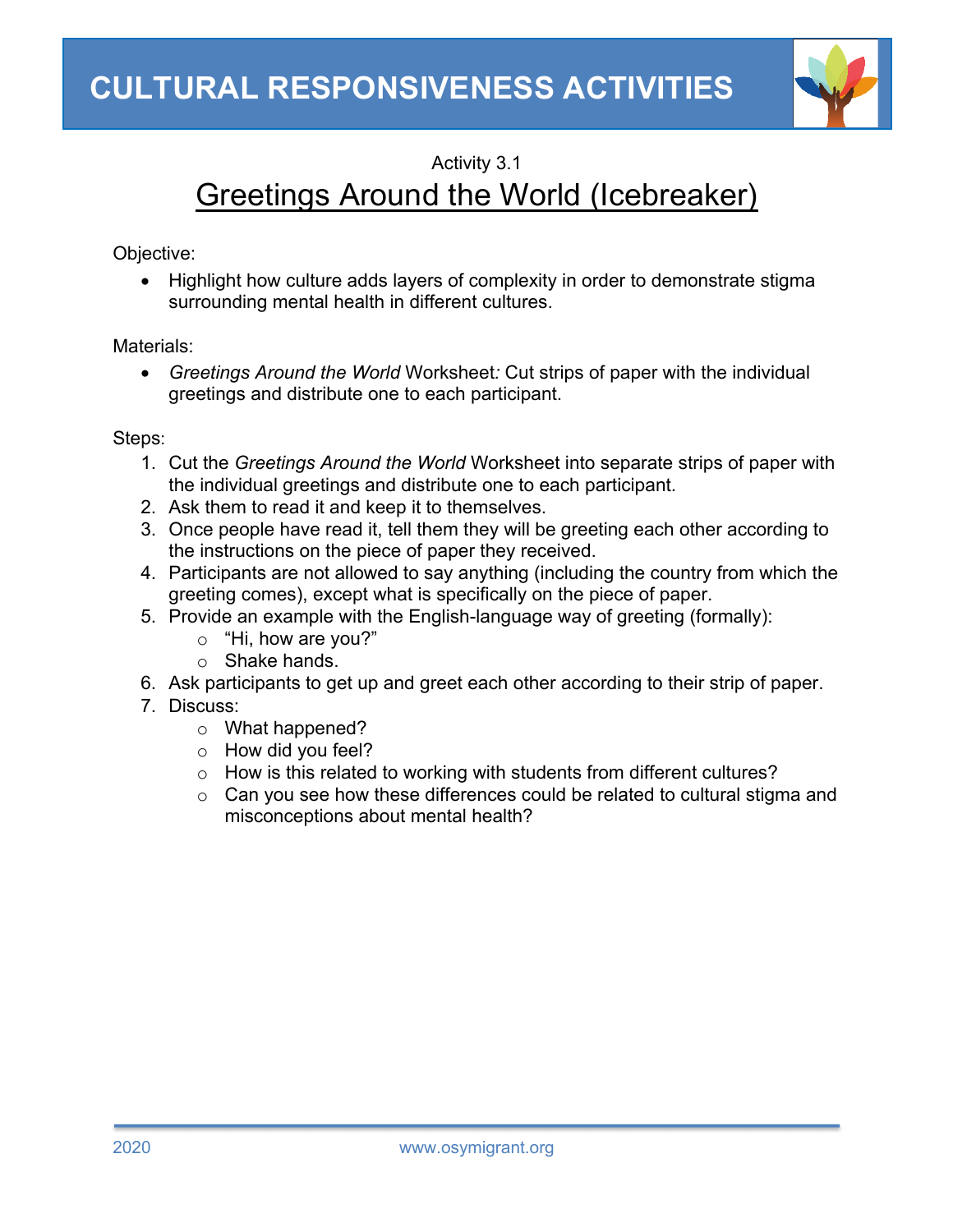

## HANDOUT for Activity 3.1 Worksheet: *Greetings Around the World*

- 1. Tibetan monks stick out their tongues to greet people. They also press their hands together, placing them in front of their chest to show they "come in peace."
- 2. In the Philippines, when respectfully greeting elders, people bow and lightly press knuckles in their forehead. This gesture is called *mano*.
- 3. In Japan, people greet each other with a bow. Depending on the person they are greeting, and their social status, bows differ in angle and duration.
- 4. In Malaysia, people stretch out their hands and touch the other person's fingertips and then bring their hands to their hearts. It symbolizes that they are greeting you from their hearts.
- 5. In Thailand, people greet each other by pressing their hands together in a prayer fashion and slightly bowing their heads. This is known as the *wai*.
- 6. The Shona people from Southern Africa perform rhythmic clapping as a greeting.
- 7. On the Marshall Islands, people raise their eyebrows to acknowledge each other's presence.
- 8. In Malaysia, people take the opposite person's hands lightly in theirs, then release them and bring their own hands to their chest and nod slightly. This symbolizes goodwill and an open heart.
- 9. The Kanouri tribe in Niger greet each other by waving their fists up to their heads and saying, "Wooshay, wooshay!"
- 10.In Botswana, one should greet a friend with a handshake without gripping. They make momentary contact with palms and fingers and then ask each other, "How did you wake up?"
- 11.In Nigeria Benin, people snap fingers before shaking hands as greetings, and say, "Nde Ewo" (hello).
- 12.Rubbing the chin of a friend in greeting, or to welcome a visitor, is the traditional greeting of the Mende people in Sierra Leone.